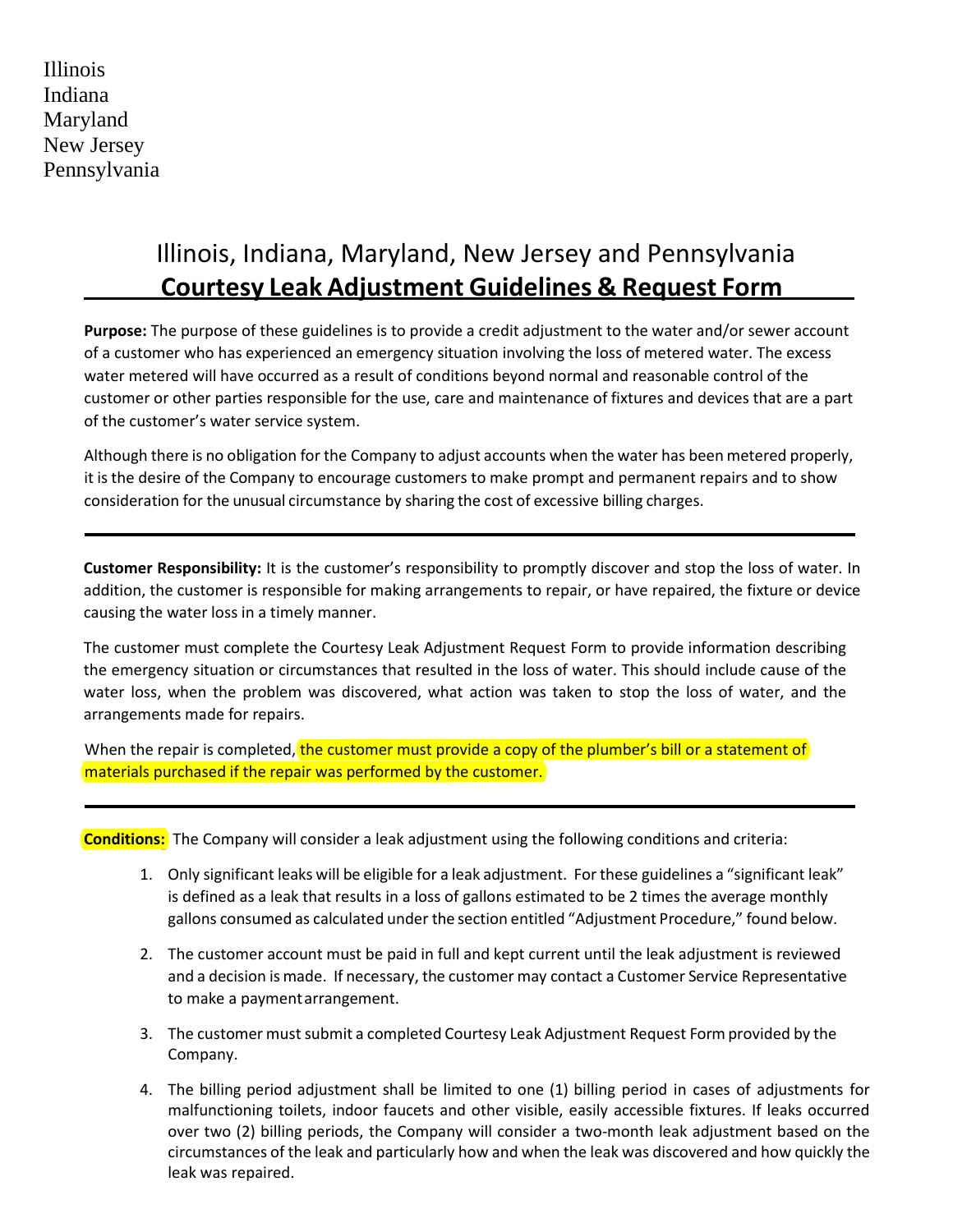- 5. Not more than one (1) such adjustment will be made for any given twenty-four (24) month period per customer at that location.
- 6. No adjustment shall be made when the request for the adjustment is received more than ninety (90) days after the billing date of the bill to be adjusted.
- 7. Adjustments will not normally be allowed for water loss arising from carelessness, negligence or lack of due diligence on the part of the customer, as it is the customer's responsibility to promptly discover and stop the loss of water. Non-eligible requests include irrigation system leaks, unoccupied dwellings, "seasonal customers"\* and any new construction of a residence or business within one year or less of completion which would have recourse under a warranty.

\*"Seasonal customers" are defined asthose accounts which have had a minimum of two (2) months of no consumption on the account.

- 8. Only accounts that are individually metered are eligible for an adjustment.
- 9. Adjustment amounts must be \$25 or greater. No adjustments will be made that are less than \$25.

### **Adjustment Procedure:**

#### **For Water Only Accounts**

- 1. The leak adjustment calculation starts by determining the average monthly consumption based on the prior twelve months usage, excluding the month of excessive consumption for which the adjustment is requested.
- 2. If a twelve-month average is not available (such as with a new customer), the average will be based on 3,500 gallons of usage per month in the household, or the rate of consumption after repairs, whichever is greater.
- 3. The average monthly consumption will then be subtracted from the billed monthly consumption covering the period of the leak. The resulting quantity is referred to as the "overage amount."
- 4. The overage in gallons (leaked water over the average monthly usage) will be divided by two and then multiplied by the applicable commodity charge.
- 5. The resulting amount will be a courtesy leak adjustment and credited to the customer's bill.

### **For Water and Sewer Accounts**

- 1. The amount of the bill adjustment depends in part on whether the water from the leak returned to the sanitary sewer system or leaked elsewhere on your property.
- 2. If lost water DID NOT RETURN to the sewer system, the adjustments are as follows:

For WATER service, see above section "For Water Only Accounts."

For SEWER service, 100% of the amount exceeding the previous 12 months' average monthly bills, excluding the month of excessive water use for which the adjustment is requested. The situation where lost water does not return to the sewer system may include:

Non-irrigation leaks that occur underground or in walls, leaks in outside spigots or faulty water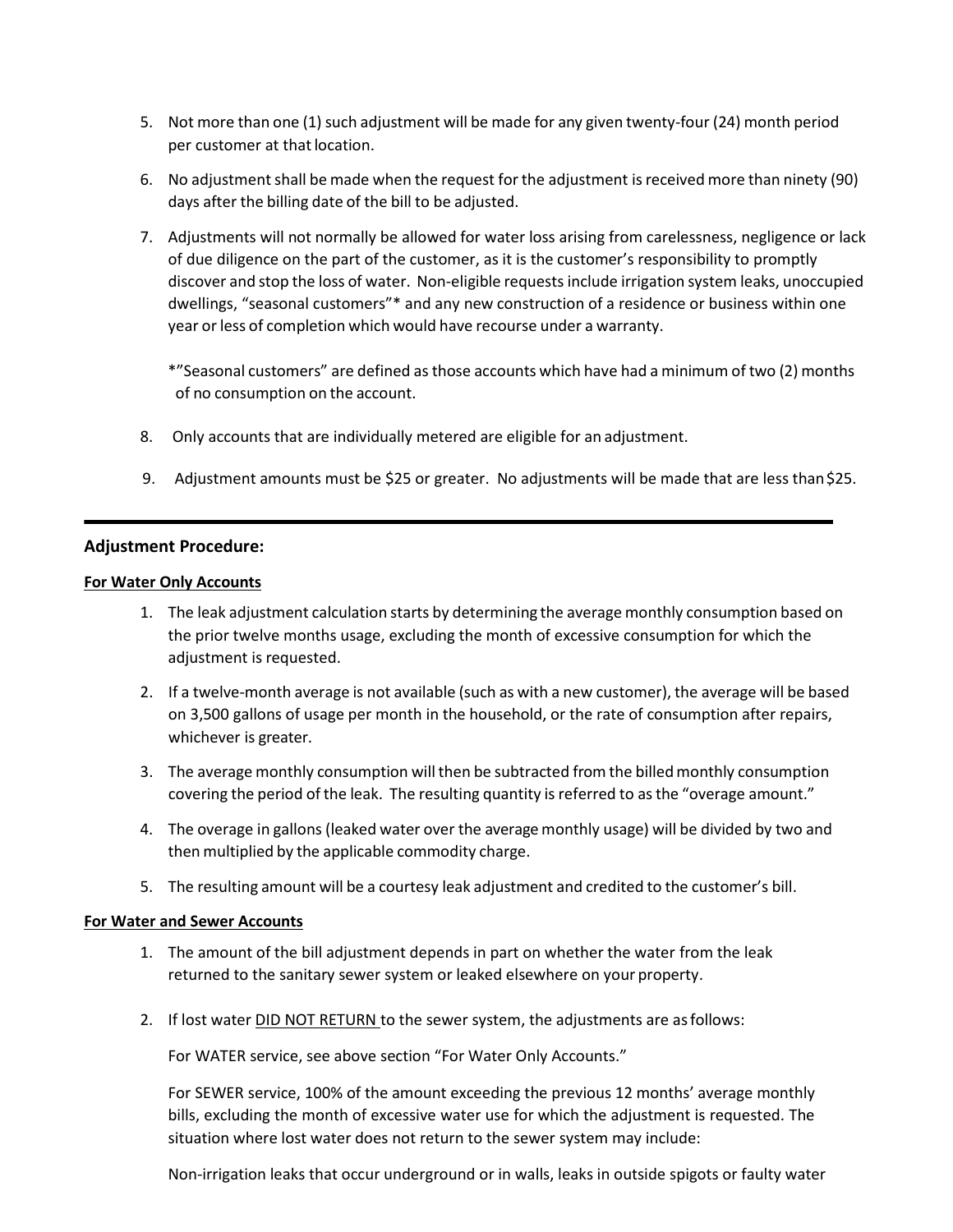heaters or pressure reducing valves where such appliances and devices are not easily accessible or visible.

3. If lost water WAS RETURNED to the sewer system, the adjustments are as follows:

For WATER service, see above section "For Water Only Accounts."

For SEWER service, the overage in gallons (leaked water over the average monthly usage) will be divided by two and then multiplied by the applicable commodity charge excluding the month of excessive use for which the adjustment is requested. The situation where lost water returns to the sewer system may include malfunctioning toilets and leaking indoor faucets.

4. The resulting amount will be a courtesy leak adjustment and credited to the customer's bill.